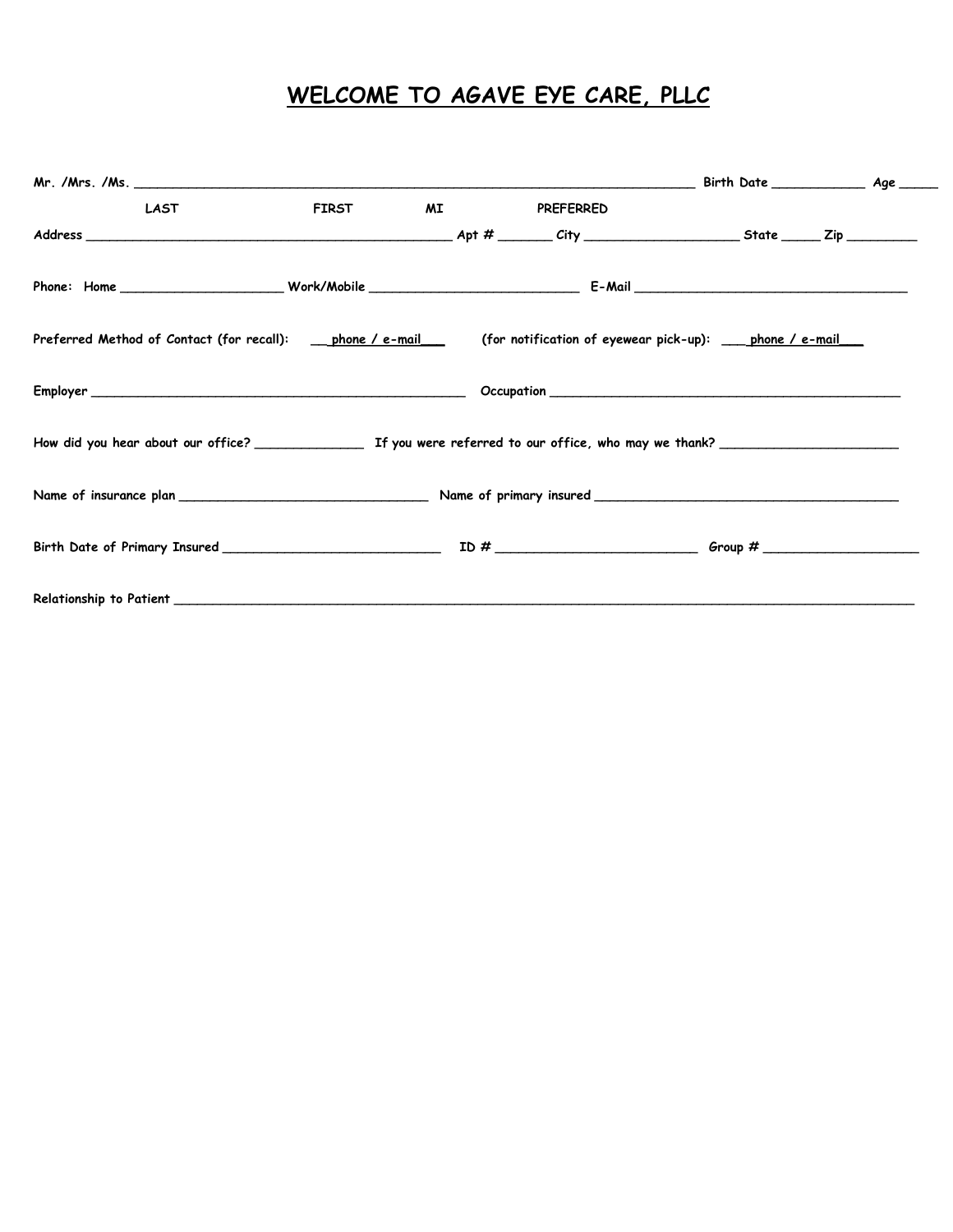| Approximately when was your last eye exam? |                 |                                           |    | Doctor's (or office) Name |    |      |    |                                |
|--------------------------------------------|-----------------|-------------------------------------------|----|---------------------------|----|------|----|--------------------------------|
| REASONS FOR TODAY'S VISIT                  |                 |                                           |    |                           |    |      |    |                                |
| Want new glasses                           |                 | Lost / Broke Glasses                      |    |                           |    |      |    |                                |
| Want new contact lenses                    |                 | ___ Try contact lenses (clear OR colored) |    |                           |    |      |    | ___ Try bifocal contact lenses |
| Having trouble seeing                      | (Please Circle: | distance                                  | OR | near                      | OR | both | OR | @ the computer)                |
| Other please explain:                      |                 |                                           |    |                           |    |      |    |                                |

## PERSONAL AND FAMILY EYE HISTORY

#### DO YOU EXPERIENCE ANY OF THE FOLLOWING SYMPTOMS?

| Blurred vision                 |            | __ Discharge                      | Double vision                                           |                                                                                       |  |  |  |
|--------------------------------|------------|-----------------------------------|---------------------------------------------------------|---------------------------------------------------------------------------------------|--|--|--|
| ___ Burning / Stinging         |            | $\sqrt{ }$ Itching                | Loss of vision                                          | ___ Floaters; How often? _________                                                    |  |  |  |
| __ Dryness / Sandy / Gritty    |            | Pain / Soreness                   | Light sensitive                                         |                                                                                       |  |  |  |
| ___ Excessive tearing/watering |            | Redness                           | $\rule{1em}{0.15mm}$ Eye fatigue                        | OTHER <b>Example 20</b>                                                               |  |  |  |
| Headaches:                     | Where?     | frontal / temporal / back of head |                                                         |                                                                                       |  |  |  |
|                                | When?      |                                   |                                                         | early morning / afternoon / evening / weekdays / weekends / after school / after work |  |  |  |
|                                | How often? |                                   | daily / _______ times per week / ______ times per month |                                                                                       |  |  |  |

Have you ever had an eye infection, or surgery, or injury? NO / YES If "YES", please explain \_\_\_\_\_\_\_\_\_\_\_\_\_\_\_\_\_

# GLASSES HISTORY

| Do you currently wear glasses? <u>YES</u> / NO FULL-TIME / PART-TIME (for driving only; for near / computer work only)                                                                                                                                  |
|---------------------------------------------------------------------------------------------------------------------------------------------------------------------------------------------------------------------------------------------------------|
| Do you wear sunglasses / do you have transition feature (darken outdoor)? <u>YES</u> / NO (OR TRANSITION)                                                                                                                                               |
| Does glare bother you (especially while you are driving, or while working on the computer or at your office desk)?                                                                                                                                      |
| At the end of your workday, do your eyes feel strained, sore, or tired? $YES$ / NO                                                                                                                                                                      |
| *THE FOLLOWING INFORMATION WILL HELP THE DOCTOR PRESCRIBE APPROPRIATELY FOR YOUR LIFESTYLE.*                                                                                                                                                            |
| How many hours per day are you working on a computer? ______________ (Intermittently / Consecutively)                                                                                                                                                   |
| If you wear glasses while using the computer, are they working well (visually and ergonomically)? NO / YES<br>If no, please explain $\frac{1}{2}$                                                                                                       |
| Are you using computer lenses? <u>YES</u> / NO                                                                                                                                                                                                          |
| If you are not using the computer lenses, are you interest learning more about it? $YES$ / NO                                                                                                                                                           |
| What are your hobbies? Crossword puzzles, Cross-Stitching, Crochet, Drawing, Gardening, Knitting, Photography, Sewing, Reading,<br><u> 1989 - Andrea San Andrea San Andrea San Andrea San Andrea San Andrea San Andrea San Andrea San Andrea San An</u> |

What exercise/sports do you do on regular basis? Baseball / Softball, Basketball, Biking, Football, Lacrosse, Martial arts, Pilates, Running, Soccer, Swimming, Tai-Chi, Yoga, weight lifting, working out in the gym, OTHER